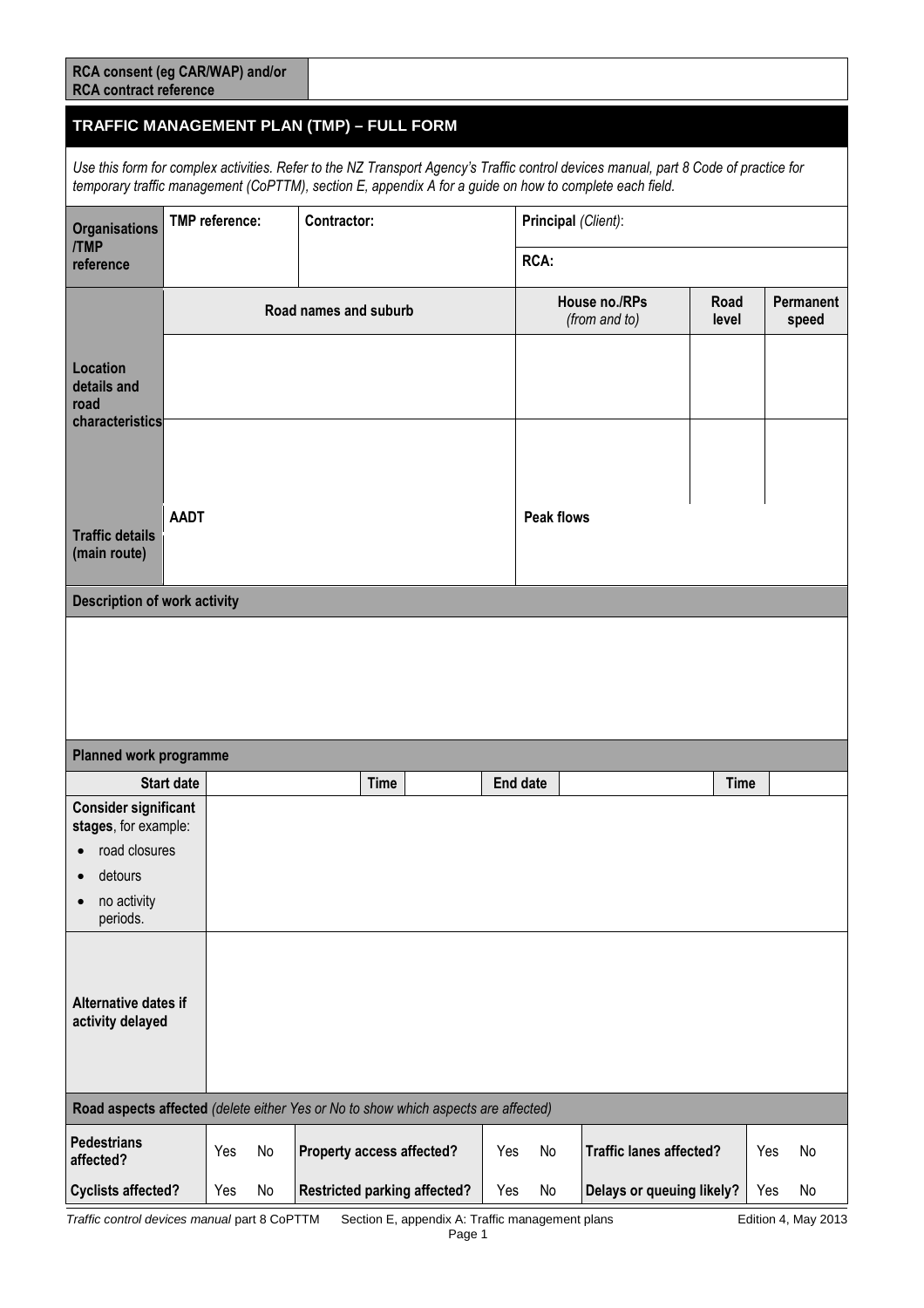| RCA consent (eg CAR/WAP) and/or<br><b>RCA</b> contract reference        |                                                                                                                                                                                                                                                                                                                  |
|-------------------------------------------------------------------------|------------------------------------------------------------------------------------------------------------------------------------------------------------------------------------------------------------------------------------------------------------------------------------------------------------------|
| Proposed traffic management methods                                     |                                                                                                                                                                                                                                                                                                                  |
| Installation<br>(includes parking of<br>plant and materials<br>storage) |                                                                                                                                                                                                                                                                                                                  |
| Attended (day)                                                          |                                                                                                                                                                                                                                                                                                                  |
| Attended (night)                                                        |                                                                                                                                                                                                                                                                                                                  |
| Unattended (day)                                                        |                                                                                                                                                                                                                                                                                                                  |
| <b>Unattended (night)</b>                                               |                                                                                                                                                                                                                                                                                                                  |
| Detour route                                                            | Does detour route go into another RCA's roading network?<br>Yes<br>No (delete either Yes or No)<br>If Yes, has confirmation of acceptance been requested from that RCA? Yes<br>No (delete either Yes or No)<br>Note: Confirmation of acceptance from affected RCA must be submitted prior to occupying the site. |
| Removal                                                                 |                                                                                                                                                                                                                                                                                                                  |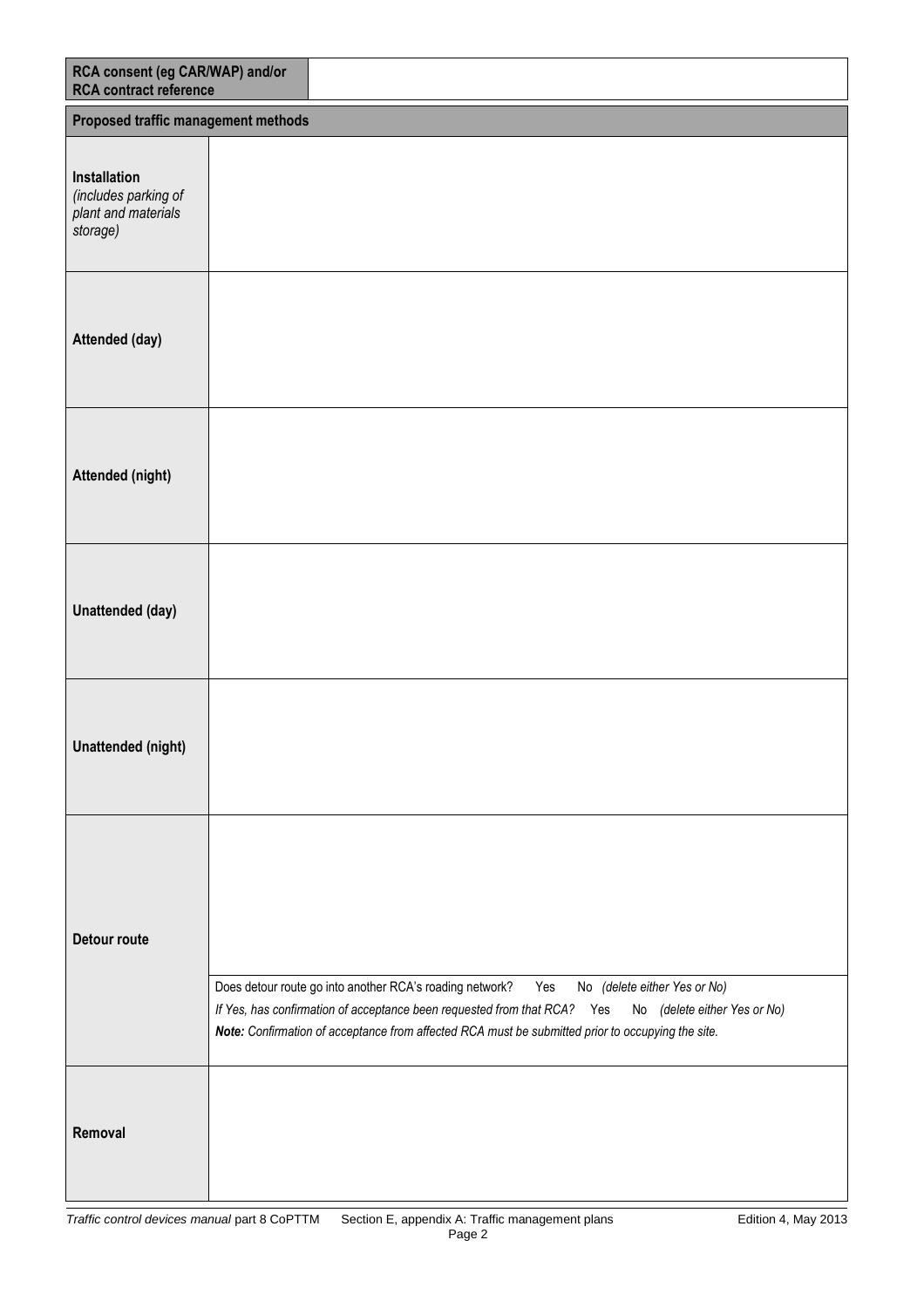| <b>RCA contract reference</b>                                                                                                                             | RCA consent (eg CAR/WAP) and/or                                                     |                                                                                                                                                                                                                  |                                                                                                           |                                                                                                                                                                                                                                                                                                                                                                                                                                                                                                                                                                                  |                                                                             |  |  |  |
|-----------------------------------------------------------------------------------------------------------------------------------------------------------|-------------------------------------------------------------------------------------|------------------------------------------------------------------------------------------------------------------------------------------------------------------------------------------------------------------|-----------------------------------------------------------------------------------------------------------|----------------------------------------------------------------------------------------------------------------------------------------------------------------------------------------------------------------------------------------------------------------------------------------------------------------------------------------------------------------------------------------------------------------------------------------------------------------------------------------------------------------------------------------------------------------------------------|-----------------------------------------------------------------------------|--|--|--|
| Proposed TSLs (see TSL decision matrix for guidance)                                                                                                      |                                                                                     |                                                                                                                                                                                                                  |                                                                                                           |                                                                                                                                                                                                                                                                                                                                                                                                                                                                                                                                                                                  |                                                                             |  |  |  |
|                                                                                                                                                           |                                                                                     | <b>TSL details as required</b><br>Approval of Temporary Speed Limits (TSL) are in terms<br>of Section 5 of Land Transport Rule: Setting of Speed<br>Limits 2003, Rule 54001<br>(List speed, length and location) | <b>Times</b><br>(From and to)                                                                             | <b>Dates</b><br>(Start and finish)                                                                                                                                                                                                                                                                                                                                                                                                                                                                                                                                               | Diagram ref. no.s<br>(Layout drawings or<br>traffic management<br>diagrams) |  |  |  |
| <b>Attended</b><br>day/night                                                                                                                              | A temporary maximum speed limit of<br>m situated between<br>οf<br>(House no./RP) on | km/h is<br>hereby fixed for motor vehicles travelling over the length<br>(House no./RP) and<br>(street or road name)                                                                                             |                                                                                                           |                                                                                                                                                                                                                                                                                                                                                                                                                                                                                                                                                                                  |                                                                             |  |  |  |
| <b>Unattended</b><br>day/night                                                                                                                            | A temporary maximum speed limit of<br>m situated between<br>οf<br>(House no./RP) on | km/h is<br>hereby fixed for motor vehicles travelling over the length<br>(House no./RP) and<br>(street or road name)                                                                                             |                                                                                                           |                                                                                                                                                                                                                                                                                                                                                                                                                                                                                                                                                                                  |                                                                             |  |  |  |
|                                                                                                                                                           | <b>Positive traffic management measures</b>                                         |                                                                                                                                                                                                                  |                                                                                                           |                                                                                                                                                                                                                                                                                                                                                                                                                                                                                                                                                                                  |                                                                             |  |  |  |
|                                                                                                                                                           |                                                                                     |                                                                                                                                                                                                                  |                                                                                                           |                                                                                                                                                                                                                                                                                                                                                                                                                                                                                                                                                                                  |                                                                             |  |  |  |
| <b>Contingency plans</b>                                                                                                                                  |                                                                                     |                                                                                                                                                                                                                  |                                                                                                           |                                                                                                                                                                                                                                                                                                                                                                                                                                                                                                                                                                                  |                                                                             |  |  |  |
| <b>Generic</b><br>contingencies for:<br>major incidents<br>incidents<br>pre planed<br>detours.<br>Remove any options<br>which do not apply to<br>your job | <b>Major Incident</b><br>A major incident is described as:                          | Fatality or serious injury - real or potential<br>Significant property damage, or<br>Emergency services (police, fire, etc) require<br>access or control of the site.                                            | <b>Actions</b><br>$\bullet$<br>$\bullet$<br>$\bullet$<br>$\bullet$<br>$\bullet$<br>$\bullet$<br>$\bullet$ | The STMS must immediately conduct the following:<br>stop all activity and traffic movement<br>secure the site to prevent (further) injury or<br>damage<br>contact the appropriate emergency authorities<br>render first aid if competent and able to do so<br>notify the RCA representative and / or the<br>engineer<br>under the guidance of the officer in charge of the<br>site, reduce effects of TTM on the road or<br>remove the activity if safe to do so<br>re-establish TTM and traffic movements when<br>advised by emergency authorities that it is safe to<br>do so. |                                                                             |  |  |  |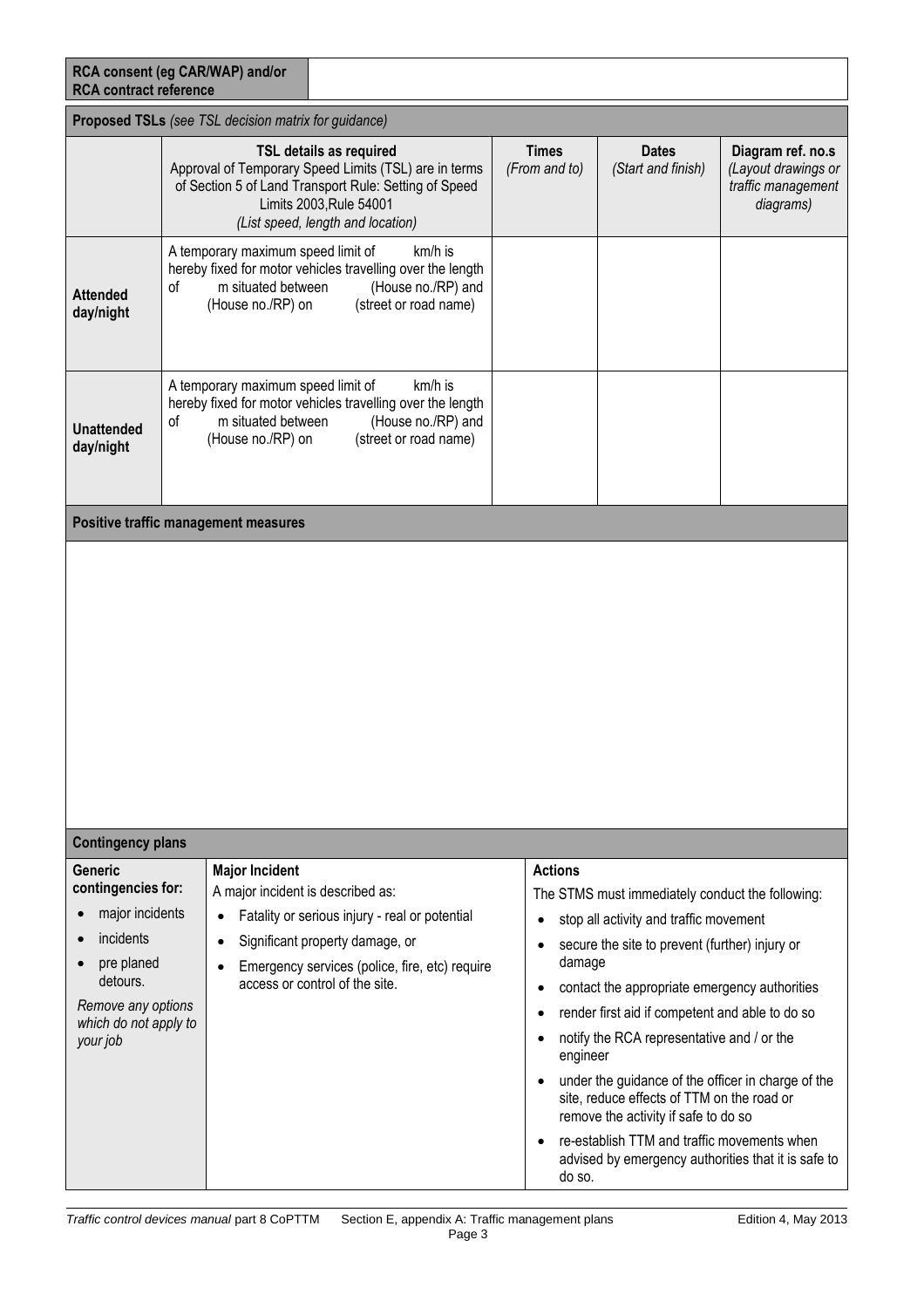| RCA consent (eg CAR/WAP) and/or<br><b>RCA contract reference</b>                                                             |                                                                                                                                                                                                                                                                                                                                                                                                                                                                                                                                                                                                                                                                                                                                                                                                                                                                      |                                                                                                                                                                                                                                                                                                                                                                                                                                                                                                                                                                                            |  |  |
|------------------------------------------------------------------------------------------------------------------------------|----------------------------------------------------------------------------------------------------------------------------------------------------------------------------------------------------------------------------------------------------------------------------------------------------------------------------------------------------------------------------------------------------------------------------------------------------------------------------------------------------------------------------------------------------------------------------------------------------------------------------------------------------------------------------------------------------------------------------------------------------------------------------------------------------------------------------------------------------------------------|--------------------------------------------------------------------------------------------------------------------------------------------------------------------------------------------------------------------------------------------------------------------------------------------------------------------------------------------------------------------------------------------------------------------------------------------------------------------------------------------------------------------------------------------------------------------------------------------|--|--|
|                                                                                                                              | <b>Incident</b><br>An incident is described as:<br>excessive delays - real or potential<br>minor or non-inquiry accident that has the<br>potential to affect traffic flow<br>structural failure of the road.                                                                                                                                                                                                                                                                                                                                                                                                                                                                                                                                                                                                                                                         | <b>Actions</b><br>The STMS must immediately conduct the following:<br>stop all activity and traffic movement if required<br>secure the site to prevent the prospect of injury<br>or further damage<br>notify the RCA representative and / or the<br>$\bullet$<br>engineer<br>STMS to implement a plan to safely remove TTM<br>and to establish normal traffic flow if safe to do so<br>re-establish TTM and traffic movements when it<br>is safe to do so and when traffic volumes have<br>reduced.                                                                                        |  |  |
|                                                                                                                              | <b>Detour</b><br>If because of the on-site activity it will not be possible<br>to remove or reduce the effects of TTM once it is<br>established a detour route must be designed. This is<br>likely for:<br>excessive delays when using an alternating flow<br>design for TTM<br>redirecting one direction of flow and / or<br>total road closure and redirection of traffic until<br>such time that traffic volumes reduce and<br>tailbacks have been cleared.<br>The risks in the type of work being undertaken, the<br>risks inherent in the detour, the probable duration of<br>closure and availability and suitability of detour routes<br>need to be considered.<br>The detour and route must be designed including:<br>pre- approval form the RCA's whose roads will<br>be used or affected by the detour route<br>ensure that TTM equipment for the detour - | <b>Actions</b><br>When it is necessary to implement the pre-planned<br>detour the STMS must immediately undertake the<br>following:<br>Notify the RCA and / or the engineer when the<br>detour is to be established<br>Drive through the detour in both directions to<br>$\bullet$<br>check that it is stable and safe<br>Remove the detour as soon as it practicable and<br>safe to do so and the traffic volumes have<br>reduced and tailbacks have cleared<br>Notify the RCA and / or the engineer when the<br>detour has been disestablished and normal traffic<br>flows have resumed. |  |  |
| <b>Other contingencies</b><br>to be identified by<br>the applicant<br>(i.e. steel plates to<br>quickly cover<br>excavations) | signs etc are on site an pre-installed.<br>Note also the requirements for no interference at an accident scene:<br>In the event of an accident involving serious harm the STMS must ensure that nothing, including TTM<br>equipment, is removed or disturbed and any wreckage article or thing must not be disturbed or interfered with,<br>except to:<br>save a life of, prevent harm to or relieve the suffering of any person, or<br>to maintain the access of the general public to an essential service or utility, or<br>to prevent serious damage to or serious loss of property.                                                                                                                                                                                                                                                                             |                                                                                                                                                                                                                                                                                                                                                                                                                                                                                                                                                                                            |  |  |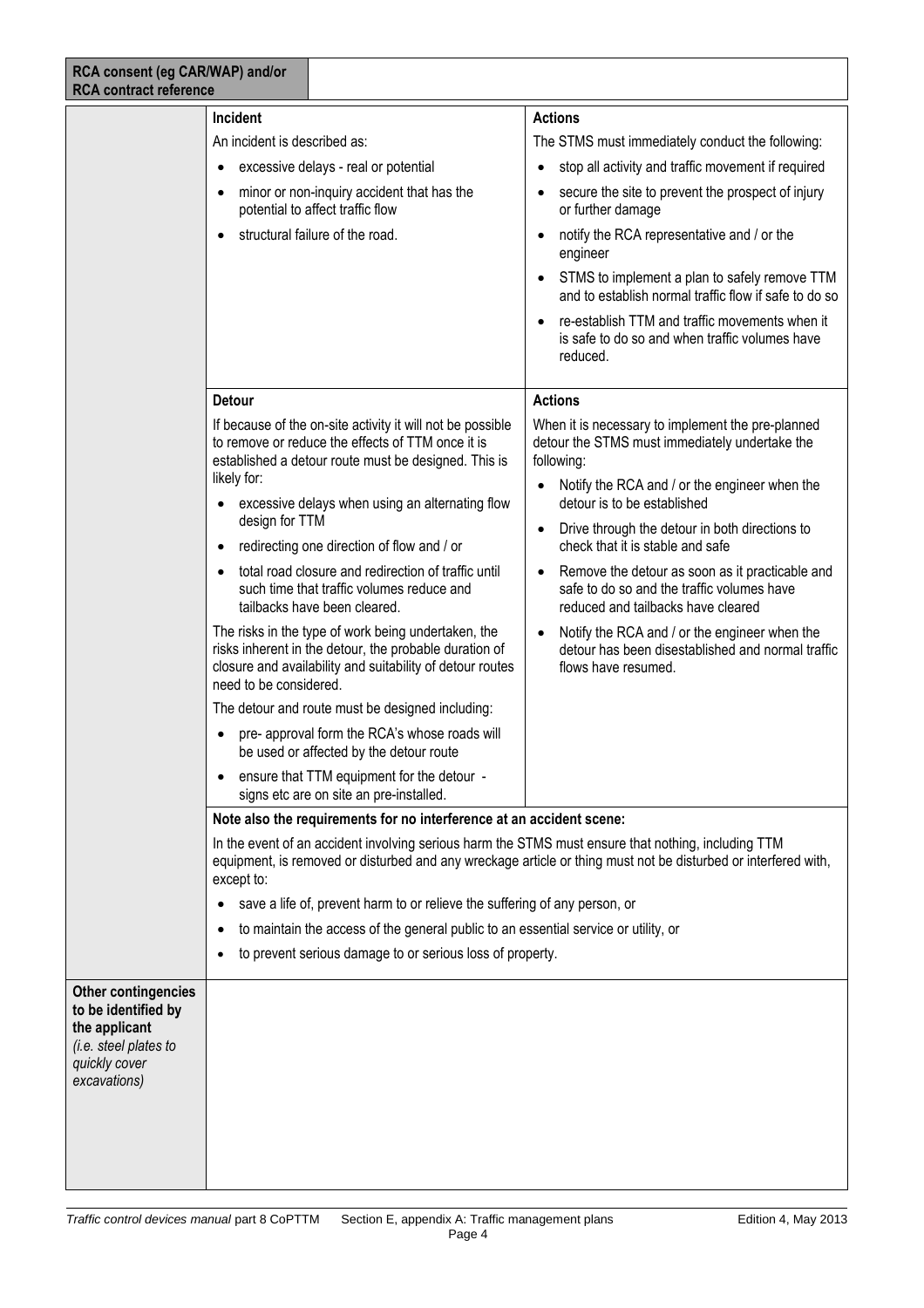| RCA consent (eg CAR/WAP) and/or<br><b>RCA</b> contract reference |                                                  |                                                                                                   |     |                           |                            |        |
|------------------------------------------------------------------|--------------------------------------------------|---------------------------------------------------------------------------------------------------|-----|---------------------------|----------------------------|--------|
| <b>Authorisations</b>                                            |                                                  |                                                                                                   |     |                           |                            |        |
| Parking<br>restriction(s)                                        |                                                  | Will controlled street parking be affected?                                                       |     | Yes No                    | Has approval been granted? | Yes No |
| alteration authority                                             |                                                  |                                                                                                   |     |                           |                            |        |
| <b>Authorisation to</b><br>work at permanent                     |                                                  | Will portable traffic signals be used or<br>permanent traffic signals be changed?                 |     | Yes No                    | Has approval been granted? | Yes No |
| traffic signal sites                                             |                                                  |                                                                                                   |     |                           |                            |        |
| Road closure<br>authorisation(s)                                 |                                                  | Will full carriageway closure continue for more<br>than 5 minutes (or other RCA stipulated time)? |     | Yes No                    | Has approval been granted? | Yes No |
|                                                                  |                                                  |                                                                                                   |     |                           |                            |        |
| <b>Bus stop</b><br>relocation(s) -<br>closure(s)                 |                                                  | Yes No<br>Will bus stop(s) be obstructed by the activity?<br>Has approval been granted?<br>Yes No |     |                           |                            |        |
| Authorisation to use<br>portable traffic                         | Make, model and<br>description/number            |                                                                                                   |     |                           |                            |        |
| signals                                                          | <b>NZTA compliant?</b>                           | Yes<br>No                                                                                         |     | (delete either Yes or No) |                            |        |
| <b>EED</b>                                                       |                                                  |                                                                                                   |     |                           |                            |        |
| Is an EED applicable?                                            | No<br><b>Yes</b><br>(delete either Yes or<br>No) | <b>EED</b> attached?                                                                              | Yes |                           |                            |        |
|                                                                  |                                                  | Delay calculations/trial plan to determine potential extent of delays                             |     |                           |                            |        |
|                                                                  |                                                  |                                                                                                   |     |                           |                            |        |
| <b>Public notification plan</b>                                  |                                                  |                                                                                                   |     |                           |                            |        |
|                                                                  |                                                  |                                                                                                   |     |                           |                            |        |
| Public notification plan attached?                               | Yes<br>No (delete either Yes or No)              |                                                                                                   |     |                           |                            |        |
| On-site monitoring plan                                          |                                                  |                                                                                                   |     |                           |                            |        |
| <b>Attended</b><br>(day and/or night)                            |                                                  |                                                                                                   |     |                           |                            |        |
| <b>Unattended</b><br>(day and/or night)                          |                                                  |                                                                                                   |     |                           |                            |        |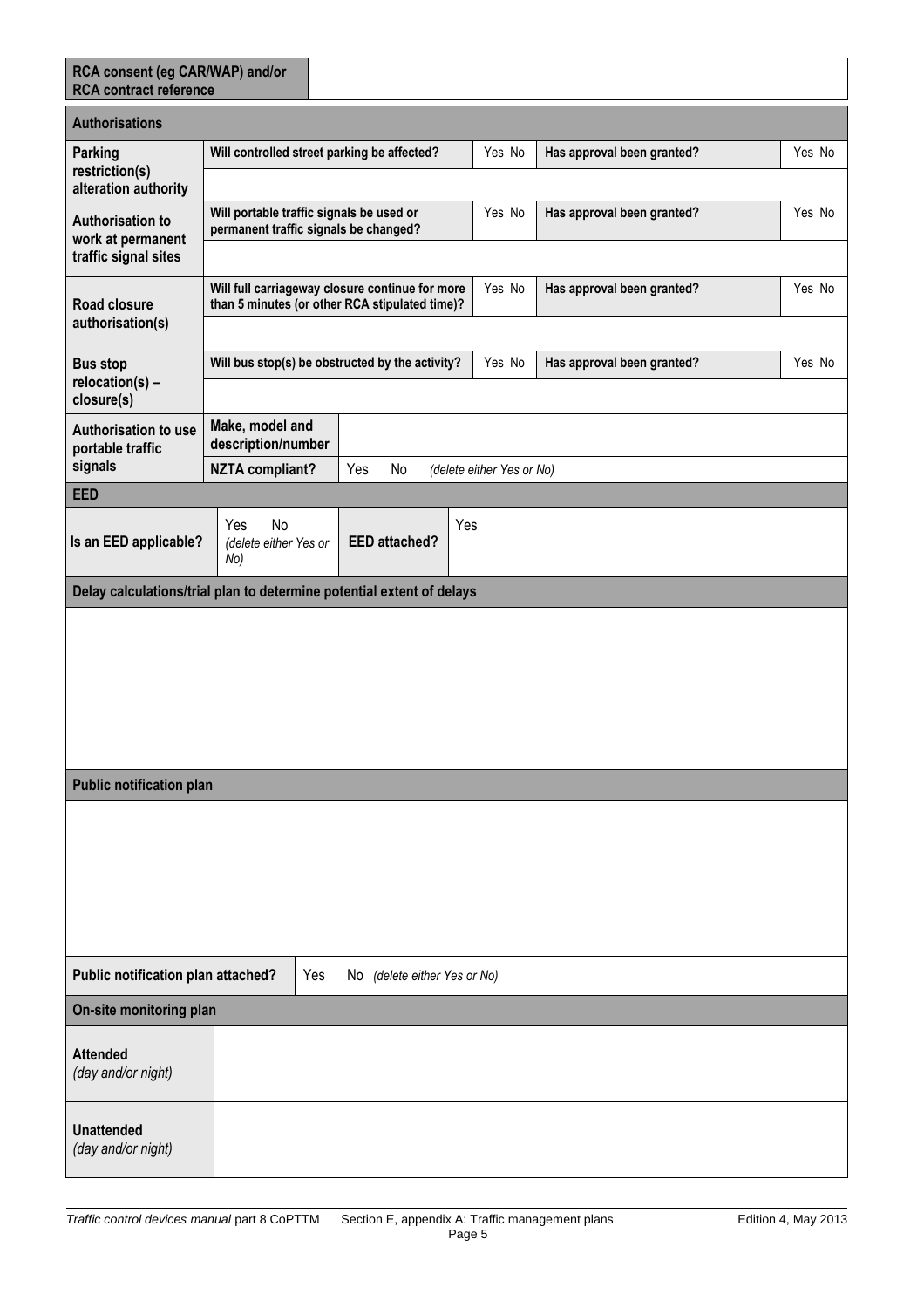| RCA consent (eg CAR/WAP) and/or<br><b>RCA</b> contract reference        |              |  |  |  |  |  |
|-------------------------------------------------------------------------|--------------|--|--|--|--|--|
| Method for recording daily site TTM activity (eg CoPTTM on-site record) |              |  |  |  |  |  |
|                                                                         |              |  |  |  |  |  |
|                                                                         |              |  |  |  |  |  |
|                                                                         |              |  |  |  |  |  |
|                                                                         |              |  |  |  |  |  |
| Site safety measures                                                    |              |  |  |  |  |  |
|                                                                         |              |  |  |  |  |  |
|                                                                         |              |  |  |  |  |  |
|                                                                         |              |  |  |  |  |  |
|                                                                         |              |  |  |  |  |  |
|                                                                         |              |  |  |  |  |  |
|                                                                         |              |  |  |  |  |  |
|                                                                         |              |  |  |  |  |  |
|                                                                         |              |  |  |  |  |  |
| Other information                                                       |              |  |  |  |  |  |
|                                                                         |              |  |  |  |  |  |
|                                                                         |              |  |  |  |  |  |
|                                                                         |              |  |  |  |  |  |
|                                                                         |              |  |  |  |  |  |
|                                                                         |              |  |  |  |  |  |
|                                                                         |              |  |  |  |  |  |
|                                                                         |              |  |  |  |  |  |
|                                                                         |              |  |  |  |  |  |
| Site specific layout diagrams                                           |              |  |  |  |  |  |
| <b>Number</b>                                                           | <b>Title</b> |  |  |  |  |  |
|                                                                         |              |  |  |  |  |  |
|                                                                         |              |  |  |  |  |  |
|                                                                         |              |  |  |  |  |  |
|                                                                         |              |  |  |  |  |  |
|                                                                         |              |  |  |  |  |  |
|                                                                         |              |  |  |  |  |  |
|                                                                         |              |  |  |  |  |  |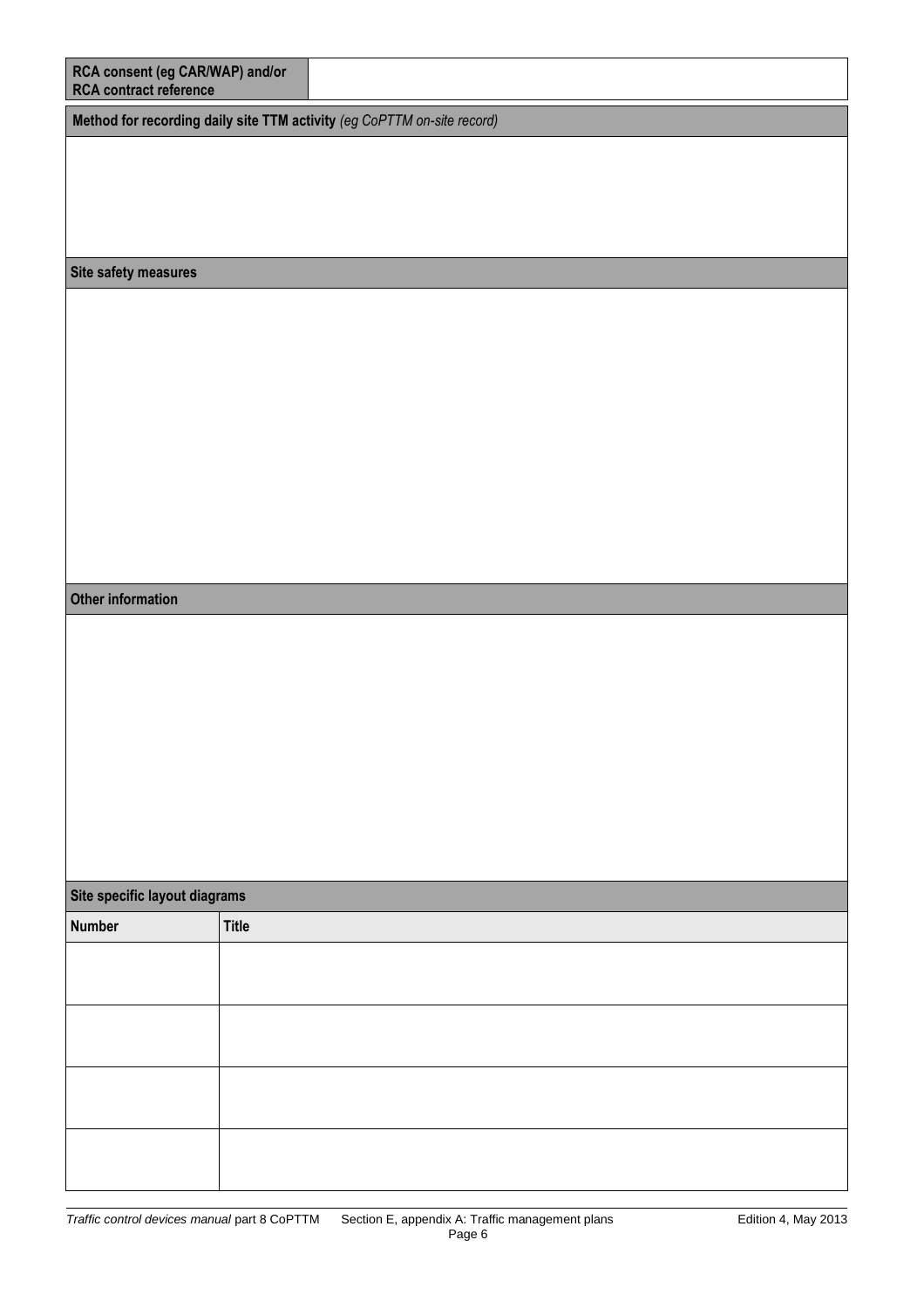| RCA consent (eg CAR/WAP) and/or<br><b>RCA</b> contract reference |                       |             |      |                        |                             |               |                |  |
|------------------------------------------------------------------|-----------------------|-------------|------|------------------------|-----------------------------|---------------|----------------|--|
| <b>Contact details</b>                                           |                       |             |      |                        |                             |               |                |  |
|                                                                  |                       | <b>Name</b> |      | 24/7 contact<br>number | <b>CoPTTM</b><br>ID         | Qualification | Expiry<br>date |  |
| Principal                                                        |                       |             |      |                        |                             |               |                |  |
| <b>TMC</b>                                                       |                       |             |      |                        |                             |               |                |  |
| Engineers'<br>representative                                     |                       |             |      |                        |                             |               |                |  |
| Contractor                                                       |                       |             |      |                        |                             |               |                |  |
| <b>STMS</b>                                                      |                       |             |      |                        |                             |               |                |  |
| <b>TC</b>                                                        |                       |             |      |                        |                             |               |                |  |
| Others as required                                               |                       |             |      |                        |                             |               |                |  |
| <b>TMP</b> preparation                                           |                       |             |      |                        |                             |               |                |  |
| Preparation                                                      | Name (STMS qualified) |             | Date | Signature              | ID no.                      | Qualification | Expiry date    |  |
| This TMP meets CoPTTM requirements                               |                       |             |      |                        |                             |               |                |  |
|                                                                  |                       |             |      |                        | Number of diagrams attached |               |                |  |
| <b>TMP</b> returned for<br>correction<br>(if required)           | Name                  |             | Date | Signature              | ID no.                      | Qualification | Expiry date    |  |